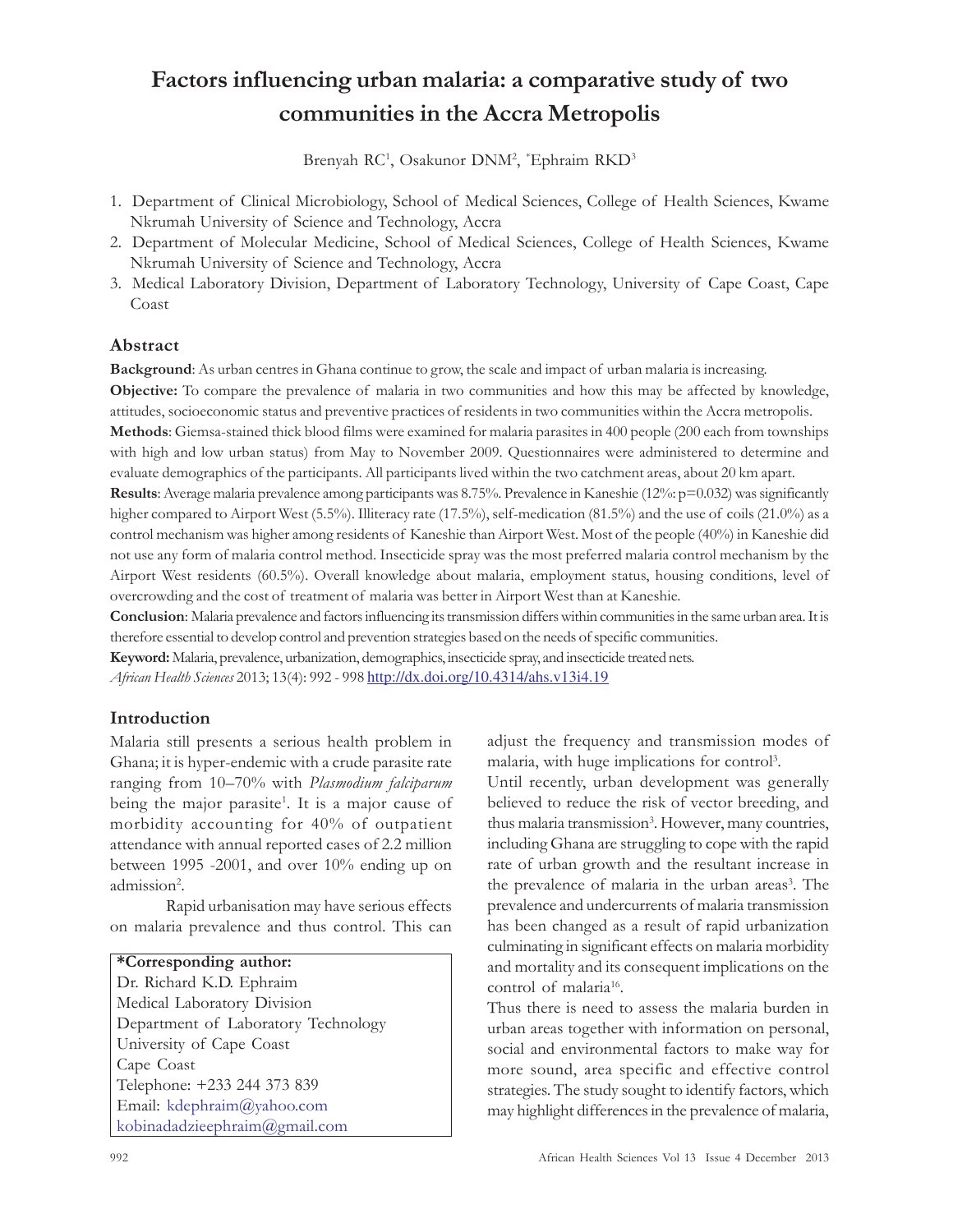if any, and the effects of important behavioural, housing and vector control related parameters between two communities within an urban area in Accra, Ghana.

## Methods

#### Study sites and design

This cross-sectional study was conducted in two communities, Kaneshie and Airport West residential area, both within the Accra metropolis in the Greater Accra region of Ghana. The region is located on the coordinates: 5°332 003 N 0°122 003 Wÿþ/ 5.55°N 0.2°W. It is the smallest of the 10 administrative regions of Ghana with its population accounting for 15.4 per cent of Ghana's total population<sup>4</sup> . Accra features a tropical savannah climate, with wet seasons from May to July and dry seasons from August to March<sup>4</sup>.

Kaneshie: The area has a large central market attracting people from various places to the locality. Urbanisation is fairly low to moderate with like standard of living. Housing system is predominantly compound with close proximity between houses. Though urban in nature rapid migration and brisk economic and commercial activities in the community has resulted in most drainage systems being chocked, rendering the area flood prone. The site and its surrounding provide quite good breeding grounds for mosquitoes.

Airport West residential area: General observation reveals that residents have a high standard of living. The housing system is predominantly residential, with proper spacing and well-constructed drains.

## Selection of study participants

A total of 400 participants were recruited onto the study. 200 participants each were systematically selected using every 5<sup>th</sup> patient in attendance, from the Lister Hospital, Airport West Residential area and Kaneshie Polyclinic, Kaneshie. Participants enrolled in the study, were resident in the catchment areas of interest and were of any age and gender. All participants on any form of anti-malaria therapy (prophylaxis or treatment) were excluded. Of the 400, 35 participants tested positive for malaria, 24 from Kaneshie and 11 from Airport West residential area. Informed consent was obtained from the participants and ethical clearance issued by the Committee for Human Research Publication and Ethics of the KNUST, School of Medical Sciences, Kumasi (CHRPE/SMS/KATH) and from the Lister Hospital and Kaneshie Polyclinic.

A questionnaire, prepared in the English language, was administered to each study participant. This was translated into the local languages where appropriate. The questionnaire sought to obtain information on socioeconomic factors, behavioral attitudes, housing and vector control–related parameters. Participants were made to give a brief description of their houses in terms of design, structure and other local environmental factors. This was then interpreted and categorised as excellent, very good, good and poor with reference to conditions decreasing vector lifespan and hindering malaria transmission.

#### Sample collection and preparation

About 0.5ml venous blood samples were collected from participants and dispensed into Ethylenediaminetetraacetic Acid (EDTA) tubes until processed. This was to enable repeated analysis of samples when the need arose. Thick blood films (TBFs) were prepared with approximately 20ìl of well mixed blood, stained using the Giemsa staining technique (1:10 dilution, pH 8.0) and examined by light microscopy using a  $\times$  100 magnifications<sup>5</sup>.

#### Statistical analysis

Continuous variables were expressed as Mean±SD. Student t-test was used to compare continuous variables and the Fisher's exact test for categorical variables. Confidence interval of 95% was employed. P-values less than 0.05 were considered significant. GraphPad Prism (Version 5) and Microsoft Excel 2008 software were used for analysis.

## Results

## Prevalence and age distribution of study participants

Four hundred (400) participants were enrolled in this study. Thirty five (35) (8.75%) tested positive for plasmodium infection (malaria) after laboratory analysis. Of the 35, 24 (12%) were from Kaneshie and 11 (5.5%) from Airport West. This gave an average total prevalence of 8.75%. Table 1 below shows the age distribution of all study participants. The number of participants aged 0-9 were more in Kaneshie (4.5%: p=0.020) than in Airport West.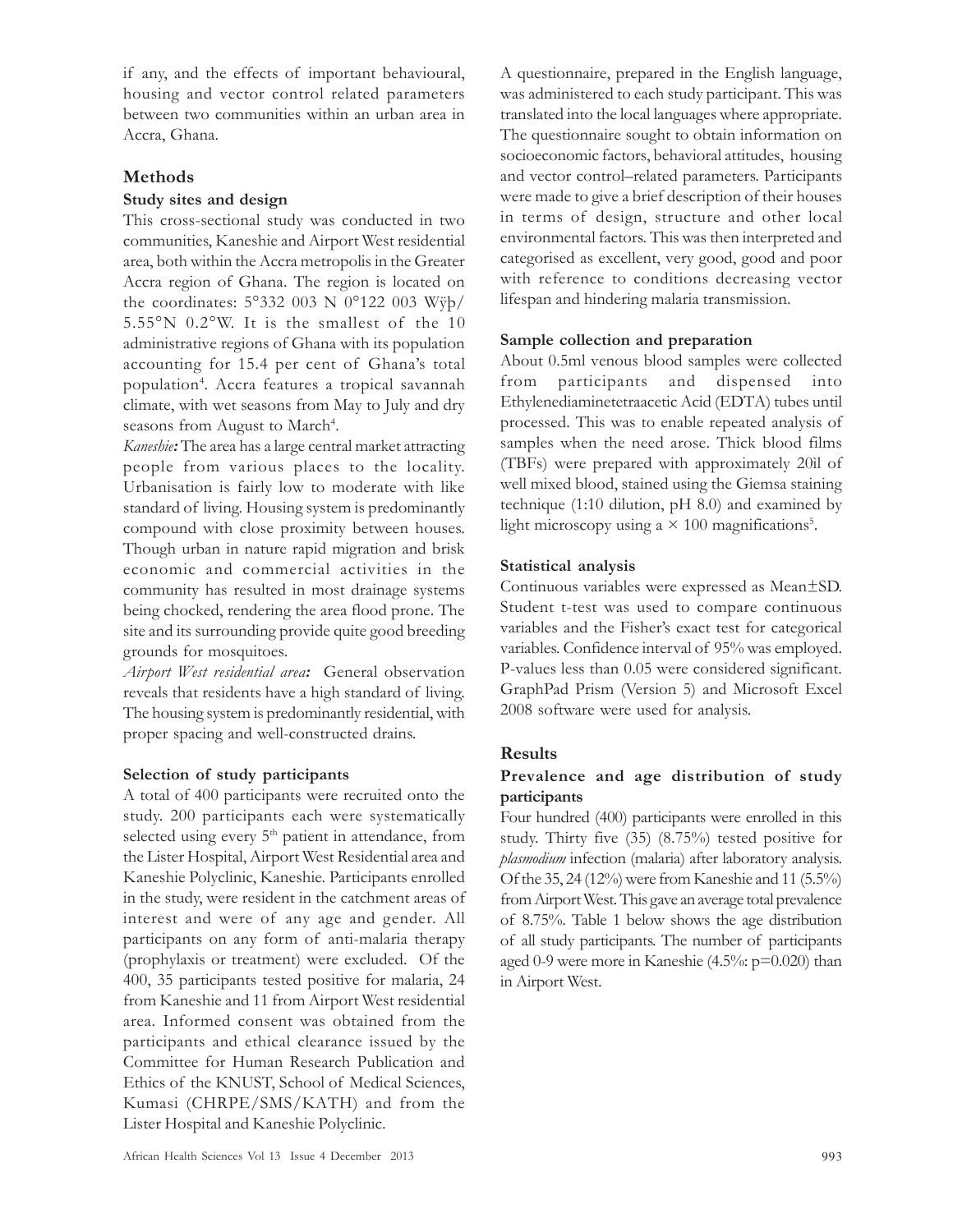Table 1: Age distribution of study participants

| Age       | Total          | Airport-West  | Kaneshie      | P value |
|-----------|----------------|---------------|---------------|---------|
| (years)   | $(n=400)$      | $(n=200)$     | $(n=200)$     |         |
| $0 - 9$   | $10(2.5\%)$    | $1(0.5\%)$    | $9(4.5\%)$    | 0.020   |
| $10-19$   | 37 $(9.3\%)$   | 19 $(9.5\%)$  | 18 $(9.0\%)$  | 1.000   |
| $20 - 29$ | $150(37.5\%)$  | 78(39.0%)     | $72(36.0\%)$  | 0.605   |
| $30 - 39$ | 111 $(27.8\%)$ | 59 (29.5%)    | 52 $(26.0\%)$ | 0.503   |
| $40 - 49$ | $65(16.3\%)$   | 30 $(15.0\%)$ | 35 $(17.5\%)$ | 0.588   |
| $50 - 59$ | $14(3.5\%)$    | $6(3.0\%)$    | $8(4.0\%)$    | 0.787   |
| > 59      | $13(3.3\%)$    | $7(3.5\%)$    | $6(3.0\%)$    | 1.000   |

# Clinical, demographic, housing and educational characteristics of study participants

Table 2 shows the general demographic characteristics of the study participants stratified by residency. The mean age of the study participants was 31.1±0.6 and this was similar to the age found in the two separate areas sampled. Of the 400 participants interviewed from both sites, Plasmodium infection was significantly higher amongst Kaneshie residents (12%: p=0.032) than Airport West residents (5.5%). All participants in Airport West had at least some level of education (0.0% illiteracy) whilst Kaneshie had a 17.5% illiteracy rate (p<0.001). Most of the inhabitants in Airport West generally did white-collar jobs (42.5%:  $p < 0.001$ ) whilst most of those in Kaneshie were self-employed (48.0%: p<0.001) and in various forms of labour, especially trading. Housing conditions existing in Airport West was better than in Kaneshie. The average number of people in homes within Kaneshie (5.2:  $p<0.001$ ) was more than that at Airport West (3.7).

There was no significant difference in age, marital status, drug stock, the use of prophylactics and health seeking behaviors among the total population.

| <b>Parameters</b>         |                  | Area of residence |                | P value    |  |
|---------------------------|------------------|-------------------|----------------|------------|--|
|                           | Total( $n=400$ ) | Airport-West      | Kaneshie       |            |  |
|                           |                  | $(n=200)$         | $(n=200)$      |            |  |
| Mean age (years)          | $31.1 \pm 0.6$   | $31.7 \pm 0.8$    | $30.6 \pm 0.9$ | 0.389      |  |
| MPs positive              | 35 $(8.8\%)$     | 11 $(5.5\%)$      | 24 (12.0%)     | 0.033      |  |
| <b>Marital</b> status     |                  |                   |                |            |  |
| Single                    | $177(44.3\%)$    | 81 (40.5%)        | $94(47.0\%)$   | 0.226      |  |
| <b>Educational</b> status |                  |                   |                |            |  |
| Illiterate                | 35 $(8.8\%)$     | $0(0.0\%)$        | 35 $(17.5\%)$  | P < 0.0001 |  |
| <b>Basic</b>              | 33 $(8.25\%)$    | $8(4.0\%)$        | 25 (12.5%)     | 0.003      |  |
| Secondary                 | $105(26.3\%)$    | 34 (17.0%)        | $71(35.5\%)$   | P<0.0001   |  |
| Tertiary                  | 227 (56.8%)      | 158 (79.0%)       | 69 (34.5%)     | P < 0.0001 |  |
| <b>Employment status</b>  |                  |                   |                |            |  |
| Formally employed         | $127(31.8\%)$    | 85 (42.5%)        | 42 $(21.0\%)$  | P < 0.0001 |  |
| Self-employed             | $150(37.5\%)$    | 54 (27.0%)        | 96 (48.0%)     | P < 0.0001 |  |
| Unemployed                | 123 $(30.8\%)$   | 61 $(30.5\%)$     | 62 $(31.0\%)$  | 1.000      |  |
| Nature of housing         |                  |                   |                |            |  |
| Excellent                 | 39 $(9.7\%)$     | 39 $(19.5\%)$     | $0(0.0\%)$     | P < 0.0001 |  |
| Very good                 | 167 (41.8%)      | $130(65.0\%)$     | 37 $(18.5\%)$  | P < 0.0001 |  |
| Good                      | 137 (34.3%)      | 31 (15.5%)        | $106(53.0\%)$  | P < 0.0001 |  |
| Poor                      | 57 (14.3%)       | $0(0.0\%)$        | 57 $(28.5\%)$  | P<0.0001   |  |
| Number of people          | $4.5 \pm 0.1$    | $3.7 \pm 0.1$     | $5.2 \pm 0.2$  | P < 0.0001 |  |
| in homes                  |                  |                   |                |            |  |

|  |  |  | Table 2: Clinical, demographic, housing and educational characteristics of study participants |  |  |
|--|--|--|-----------------------------------------------------------------------------------------------|--|--|
|  |  |  |                                                                                               |  |  |

MP=malaria parasite; Nature of housing= Coded description of housing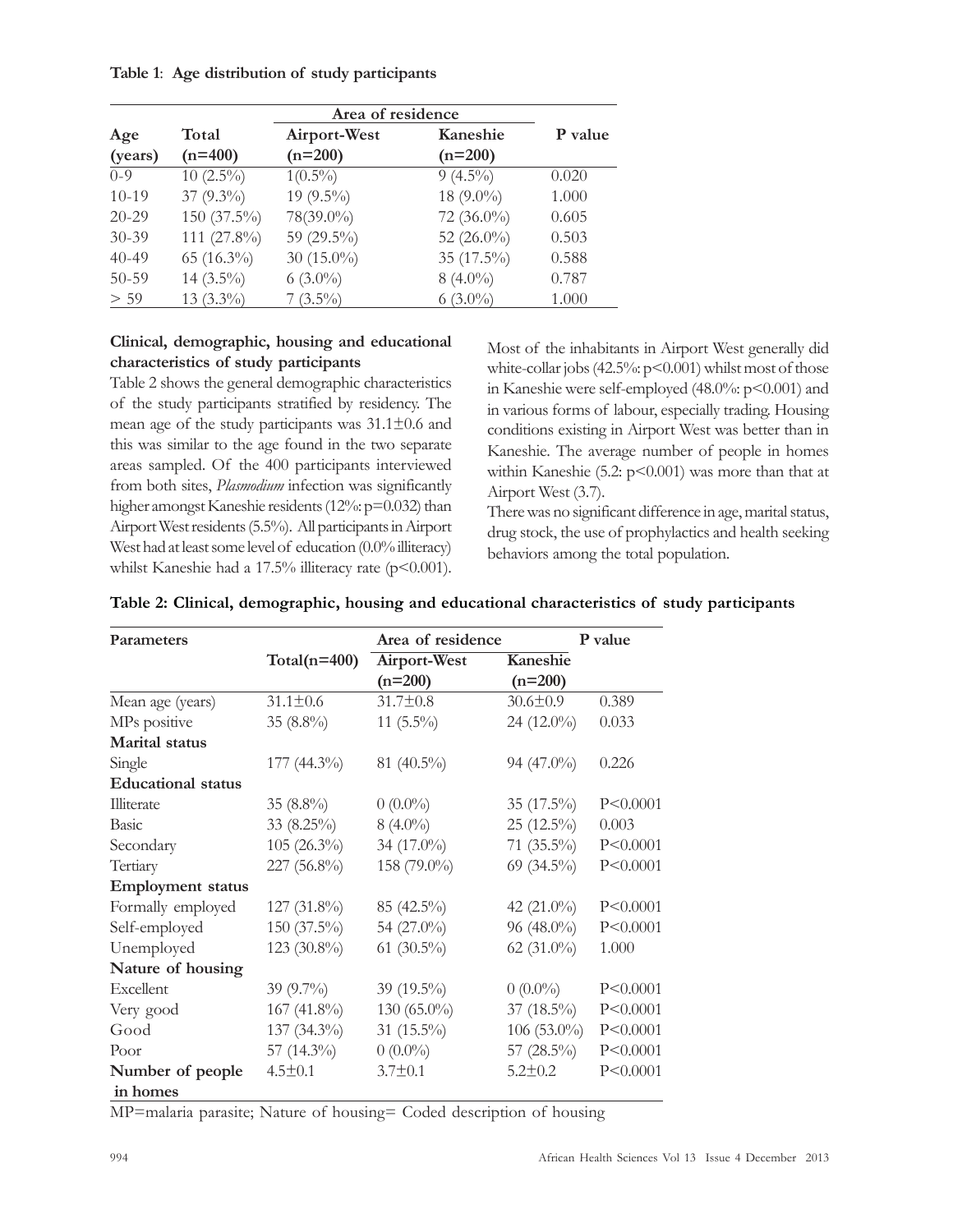## Malaria knowledge, health-seeking behavior and control mechanisms

In table 3, knowledge about malaria, health seeking behavior and control mechanisms employed by the participants are shown. Residents of Kaneshie had a much lower level of knowledge about malaria than those of Airport West. Though self-medication was widespread in both communities, it was more common among the residents of Kaneshie (81.5%: p=0.004) compared to those from Airport West (68.5%). Conventional choice of treatment was preferred over herbal forms among Airport West residents (96.5%: p<0.0001) than in Kaneshie (80.5%). Participants who preferred both forms of treatment were more in Kaneshie (14.5%: p<0.0001) than in Airport West (2.0%). The people in Airport West completed their treatment courses  $(69.0\%; p<0.0001)$  during malaria episodes when compared to those in Kaneshie (13.5%). The cost of treatment for a single episode of malaria was averagely higher among Airport West residents (25.67 GHµ : p=0.0004), Kaneshie (8.82 GHµ ). Inhabitants of Airport West  $(60.5\%; p<0.0001)$ preferred insecticide sprays as a vector control mechanism whereas those in Kaneshie (21.0%: p<0.0001) preferred the use of mosquito coils. Most people in Kaneshie (40.0%: p=0.004) did not use any form of malaria control mechanism.

| Parameters               |                  | Area of Residence |                 |            |
|--------------------------|------------------|-------------------|-----------------|------------|
|                          | Total( $n=400$ ) | Airport-West      | Kaneshie        | P value    |
|                          |                  | $(n=200)$         | $(n=200)$       |            |
| Malaria knowledge        |                  |                   |                 |            |
| Very good                | 196 (49.0%)      | 134 $(67.0\%)$    | 62 $(31.0\%)$   | P < 0.0001 |
| Good                     | 168 (42.0%)      | 64 (32.0%)        | $104(52.0\%)$   | P < 0.0001 |
| Poor                     | 36 $(9.0\%)$     | $2(1.0\%)$        | 34 (17.0%)      | P < 0.0001 |
| Health-seeking behavior  |                  |                   |                 |            |
| Hospital/Clinic          | $76(19.0\%)$     | 47 $(23.5\%)$     | 30 $(15.0\%)$   | 0.042      |
| Self-medication          | 300 (75.0%)      | 137 (68.5%)       | 163 (81.5%)     | 0.004      |
| None                     | 24 $(6.0\%)$     | $17(8.5\%)$       | $7(3.5\%)$      | 0.056      |
| Drug of choice           |                  |                   |                 |            |
| Conventional             | 354 (88.5%)      | 193 (96.5%)       | 161 (80.5%)     | P < 0.0001 |
| Herbal                   | $13(3.25\%)$     | $3(1.5\%)$        | $10(5.0\%)$     | 0.087      |
| Both                     | $33(8.25\%)$     | $4(2.0\%)$        | 29 (14.5%)      | P < 0.0001 |
| Drug stock               | $120(30.0\%)$    | 61 $(30.5\%)$     | 59 (29.5%)      | 0.913      |
| Course completion        | $165(41.3\%)$    | 138 (69.0%)       | $27(13.5\%)$    | P < 0.0001 |
| Prophylactic use         | 59 $(14.8\%)$    | 31 $(15.5\%)$     | 28 (14.0%)      | 0.778      |
| Treatment cost $(GH\mu)$ | $22.81 \pm 1.84$ | $25.67 \pm 2.08$  | $8.82 \pm 0.88$ | 0.0004     |
| Control mechanisms       |                  |                   |                 |            |
| Insecticide spray        | $182(45.5\%)$    | 121 $(60.5\%)$    | 61 $(30.5\%)$   | P < 0.0001 |
| ITN'S                    | 41 $(10.3\%)$    | $25(12.5\%)$      | 16 $(8.0\%)$    | 0.1867     |
| Repellant creams         | $3(0.8\%)$       | $2(1.0\%)$        | $1(0.5\%)$      | 1.000      |
| Coils                    | 42 $(10.5\%)$    | $0(0.0\%)$        | 42 $(21.0\%)$   | P < 0.0001 |
| None                     | 132 (33.0%)      | 52 $(26.0\%)$     | 80 (40.0%)      | 0.004      |

| Table 3: Malaria knowledge, health-seeking behaviour, choice of drugs and control mechanisms |  |  |  |
|----------------------------------------------------------------------------------------------|--|--|--|
| among study participants                                                                     |  |  |  |

ITN's=Insecticide treated nets; -GHµ = Ghana cedi

## Demography, Knowledge, health seeking behavior and control mechanisms (Malaria Infected Individuals)

African Health Sciences Vol 13 Issue 4 December 2013 995 Table 4 represents the characteristics of malariainfected participants (n=35) stratified by area of residence. More females in Kaneshie (70.8%: p=0.015) were infected compared to females in Airport West (54.5%). Infected participants in

Kaneshie were mostly unemployed (50.0%: p=0.014). Kaneshie residents who used Insecticide Treated Nets  $(TTN's)$  (16.7%:  $p=0.008$ ) had a higher frequency of infection than those in Airport West (0.0%) who used the same control method. There was no significant difference in educational status, drug stock and the use of prophylactics among the population.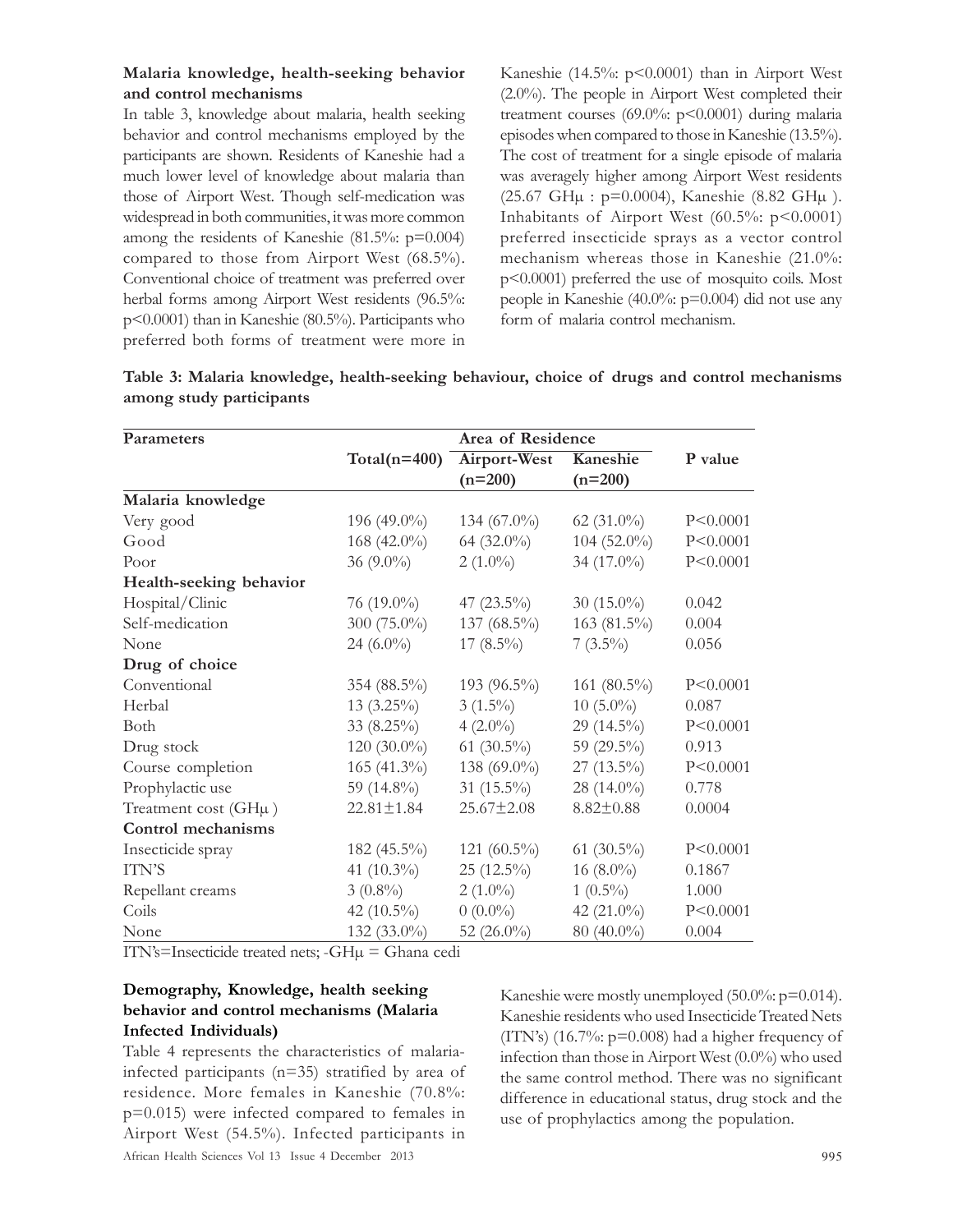| Parameters                | Area of residence   |                 |                 |
|---------------------------|---------------------|-----------------|-----------------|
|                           | <b>Airport West</b> | Kaneshie        | p value         |
|                           | $(n=11)$            | $(n=24)$        |                 |
| <b>Sex</b>                |                     |                 |                 |
| Male                      | $5(45.5\%)$         | $7(29.2\%)$     | 0.5634          |
| Female                    | $6(54.5\%)$         | 17 (70.8%)      | 0.0149          |
| Number of people in home  | $4.18 \pm 0.46$     | $4.63 \pm 0.47$ | 0.5658          |
| <b>Educational</b> status |                     |                 |                 |
| Tertiary                  | $7(63.6\%)$         | $2(8.3\%)$      | 0.5864          |
| Secondary                 | $3(27.3\%)$         | $7(29.2\%)$     | 0.8657          |
| Basic                     | $1(9.0\%)$          | $7(29.2\%)$     | 0.3732          |
| Illiterate                | $0(0.0\%)$          | $8(33.3\%)$     |                 |
| <b>Employment</b> status  |                     |                 |                 |
| Formally employed         | $4(36.4\%)$         | $0(0.0\%)$      | 0.1531          |
| Self employed             | $4(36.4\%)$         | 12 (50.0%)      | 0.3321          |
| Unemployed                | $3(27.3\%)$         | $12(50.0\%)$    | 0.0144          |
| Nature of housing         | $4(36.4\%)$         | $0(0.0\%)$      | $\zeta$ $\zeta$ |
| Excellent                 |                     |                 |                 |
| Very good                 | $5(45.5\%)$         | $2(8.3\%)$      | 0.8941          |
| Good                      | $2(18.2\%)$         | 14 (58.3%)      | 0.2961          |
| Poor                      | $0(0.0\%)$          | 8 (33.3%)       |                 |
| Knowledge about malaria   |                     |                 |                 |
| Very good                 | $5(45.5\%)$         | 6 $(25.0\%)$    | 0.0926          |
| Good                      | $6(54.5\%)$         | 13 (54.2%)      | 0.5346          |
| Poor                      | $0(0.0\%)$          | $5(20.8\%)$     | 0.5589          |
| Drug stock                | $3(27.3\%)$         | $7(29.2\%)$     | 0.1687          |
| Course completion         | 8 (72.7%)           | $2(8.3\%)$      | 0.7484          |
| Prophylactic use          | $0(0.0\%)$          | $1(4.2\%)$      | 0.2886          |
| <b>Control mechanisms</b> |                     |                 |                 |
| Insecticide spray         | $8(72.7\%)$         | $3(12.5\%)$     | 0.6509          |
| Insecticide treated nets  | $0(0.0\%)$          | $4(16.7\%)$     | 0.0085          |
| Repellant creams          | $0(0.0\%)$          | $0(0.0\%)$      | $\zeta$ $\zeta$ |
| Coils                     | $0(0.0\%)$          | $6(25.0\%)$     | $\zeta \zeta$   |
| None                      | $3(27.3\%)$         | 11 $(45.8\%)$   | 0.233           |

Table 4: General characteristics of malaria infected participants stratified by area of residence

## **Discussion**

This study sought to determine the most important factors that may affect malaria prevalence in two communities within an urban area. The overall prevalence of malaria from both sites was 8.75%, which was generally low. The prevalence from the individual sites took the same trend. This is contrary to a study conducted in Benin City, Nigeria which reported a total prevalence rate of 168 (34.2%) out of 491 participants<sup>6</sup>. In that study, Akinbo and his colleagues suggested that the relatively high prevalence may be due to poor control measures. However, in countries like Togo, long-lasting insecticide treated nets have been distributed throughout the country, reducing the prevalence rate to an

appreciable level <sup>7</sup> . Observations made during our study revealed similar control strategies in the homes studied. This might have contributed to the relatively lower prevalence rate recorded in this study.

The finding from the current study suggests that malaria prevalence differs even within different sections of a particular area. Crompton and Savioli (1993) observed that differences in prevalence of parasitic infections are probably an indication of differences in population densities, overcrowding and unhygienic conditions<sup>8</sup>. The differences in prevalence between the two areas sampled in our study could also be related to the local environmental factors inherent in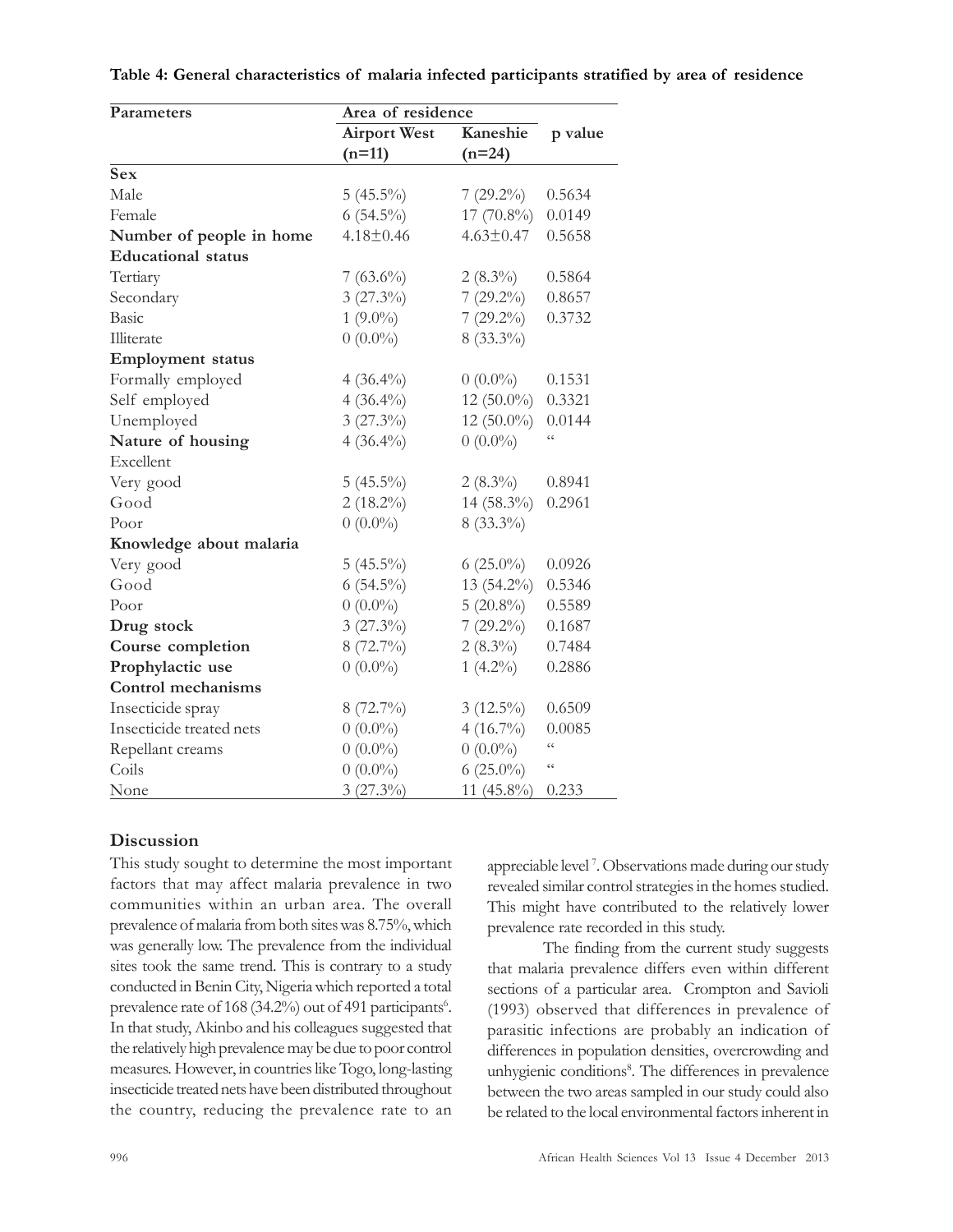each area, (for example, condition of drainage systems and overcrowding) especially at Kaneshie.

Females from both sites were more prone to malaria than males. A yet similar but contrasting study conducted in North West Burkina-Faso showed a higher prevalence in females  $(23.8\%)$  than males  $(21.9\%)$  but was not statistically significant<sup>9</sup>. The trend in the current study however contradicts a work in the Al-Tameen province, Iraq, where more males were infected than females<sup>10</sup>. The high incidence of malaria amongst females in the Kaneshie community could be due to the commercial activities (mostly trading) involving early and late outdoor staying of which more females are involved. As shown in table 2, education at all

levels was significantly lower in Kaneshie than Airport West. Given that malaria prevalence was different between the two areas, is an indication that education may have some influence on the prevalence of malaria. This observation conforms to two other studies conducted along the Thai-Myanmar border area and in Egypt. These studies established the proportion of educational levels in malaria cases to be lower than in non-malaria controls<sup>11,12</sup>. Amongst the malaria-infected individuals the unemployed were more, contributing half the number at Kaneshie. This compares to a study in Egypt where results showed that malaria infection increases with the decrease in socioeconomic level of families and among the unemployed or students<sup>12</sup>. The difference in standard of living between the two groups in our study could be an indicator of the higher cost and more effective treatment of an episode of malaria among the Airport West residents. In a study conducted in Central Vietnam the wealthiest group was much less infected with malaria (8.9%) than the lower and medium income  $(16.6\%)$  category<sup>13</sup>.

Self-medication was preferred among the general population, but was practiced more amongst residents of Kaneshie. Shulman<sup>14</sup> observed that self-medication has become popular as a result of the creation of awareness through education on home management and control of malaria. During this study, we observed that people from both sites had adequate information on home management of malaria, especially through awareness programs organised through the media. However, the higher rate of selfmedication did not reduce the prevalence of malaria in Kaneshie; a situation that contradicts an observation made by Mockenhaupt and colleagues in 2000<sup>15</sup>, that antimalarial drugs are associated with fewer malaria parasite infections. This could be due to the fact that rampant self-medication is gradually leading to more

drug resistant forms of the *Plasmodium* parasite, reducing drug effectiveness in most cases.

A greater number of Airport West residents visited the hospital more than their counterparts from Kaneshie. This could be due to differences in income levels and therefore the ability to afford effective malaria treatment. This is in agreement with an observation made by Adams and colleagues<sup>16</sup>. They suggested that poor people are at an increased risk of malaria infection and death and are also less likely to be able to pay for effective malaria treatment and/or transportation to a health facility. In the report, reference is made to a study in the Kassena-Nankana District in the Upper East Region of Ghana, where the cost of malaria care was 1% and 34% of the income of the rich and poor respectively<sup>16</sup>.

The control methods used in both sites differed greatly. This may be attributed to the difference in the standard of living in these areas. This compels most of the occupants of Kaneshie to use coils and other cheaper forms of mosquito control<sup>16</sup>.

## **Conclusion**

Malaria prevalence differs within different communities in the same urban area. Considering the differences in prevalence, the following factors; age, education, employment, number of people in a home, health seeking behavior, compliance to treatment, control mechanism and standard of living may influence malaria prevalence. To enhance the fight against malaria new tools and techniques are still needed. There is thus need for community-centered control, community involvement and education especially in areas with low levels of education and urbanization.

## Acknowledgements

The authors are grateful to the ethics committee and the staff and management of Kaneshie polyclinic and Lister hospital for their immense contributions to making this work a success. To all participants who volunteered and consented to making the study a success, we say thank you. Gratitude also goes to Dr. Nafiu Amidu for his support and contributions.

## References

- 1. Ministry of Health, MOH, Roll Back Malaria Strategic Plan 2001-2010. 2000: Accra.
- 2. Chucks J, Aboh I.K (2003) Prevalence and Management of Malaria in Ghana:A case study of the Volta Region. Volume 22, 139.
- 3. Keiser J, Utzinger J, Caldas de Castro M, Smith TA, Tanner M, Singer BH. Urbanization in sub-